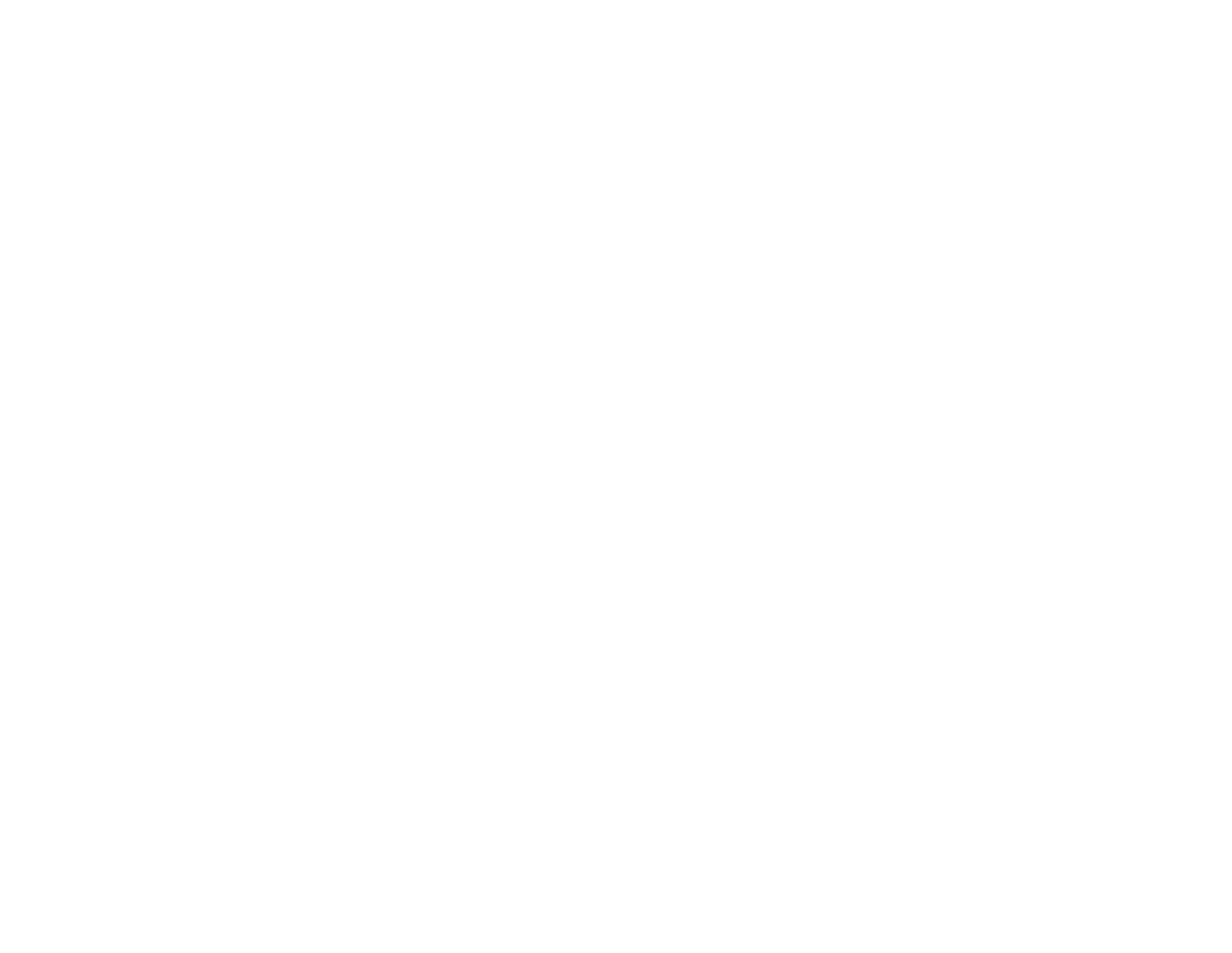## **Appendix A: Primacy Revision Crosswalk for the Lead and Copper Rule Short Term Revisions**

| <b>Federal Requirement</b>                                                                                                                                                                                                                                                                                          | <b>Federal Citation</b> | <b>State Citation</b><br>(title, page number, | Different from federal<br>requirement? |
|---------------------------------------------------------------------------------------------------------------------------------------------------------------------------------------------------------------------------------------------------------------------------------------------------------------------|-------------------------|-----------------------------------------------|----------------------------------------|
|                                                                                                                                                                                                                                                                                                                     |                         | section/paragraph)                            | If yes, explain on separate sheet      |
| States have the option of adopting those provisions preceded with the symbol X                                                                                                                                                                                                                                      |                         |                                               |                                        |
| SUBPART I-CONTROL OF LEAD AND COPPER                                                                                                                                                                                                                                                                                |                         |                                               |                                        |
| <b>§141.80 GENERAL REQUIREMENTS</b>                                                                                                                                                                                                                                                                                 |                         |                                               |                                        |
| Deletes effective dates of the LCR that no longer apply.                                                                                                                                                                                                                                                            | \$141.80(a)(2)          |                                               |                                        |
| $\hat{\mathbf{x}}$ The sample result with the highest concentration is the 90 <sup>th</sup> percentile level for those systems<br>that collect fewer than 5 tap water samples, as allowed under §141.86(c).                                                                                                         | \$141.80(c)(3)(v)       |                                               |                                        |
| Systems must provide a consumer notice of lead tap water monitoring results to all individuals<br>served by those tested taps.                                                                                                                                                                                      | \$141.80(g)             |                                               |                                        |
| §141.81 APPLICABILITY OF CORROSION CONTROL TREATMENT STEPS TO SMALL, MEDIUM-SIZE AND LARGE WATER SYSTEMS                                                                                                                                                                                                            |                         |                                               |                                        |
| ■ Water systems that are deemed to have optimized corrosion control must notify the State in<br>writing of any upcoming long-term change in treatment.<br>State must review and approve the addition of a new source or long-term change in treatment<br>before the system can implement it the addition or change. | \$141.81(b)(3)(iii)     |                                               |                                        |
| Systems exceeding an action level must recommend optimal corrosion control treatment<br>within six months after the end of the monitoring period during which it exceeds an action<br>level.                                                                                                                        | \$141.81(e)(1)          |                                               |                                        |
| The State must determine the need for a system to conduct a corrosion control study no later<br>than 12 months after the end of the monitoring period during which the system exceeds an<br>action level.                                                                                                           | \$141.81(e)(2)          |                                               |                                        |
| For medium-size systems that are not required to conduct corrosion control studies, the State<br>must specify optimal corrosion control treatment within 18 months after the end of the<br>monitoring period during which the system exceeds an action level.                                                       | \$141.81(e)(2)(i)       |                                               |                                        |
| For small systems that are not required to conduct corrosion control studies, the State will<br>specify optimal corrosion control treatment within 24 months after the end of the monitoring<br>period during which the system exceeds an action level.                                                             | \$141.81(e)(2)(ii)      |                                               |                                        |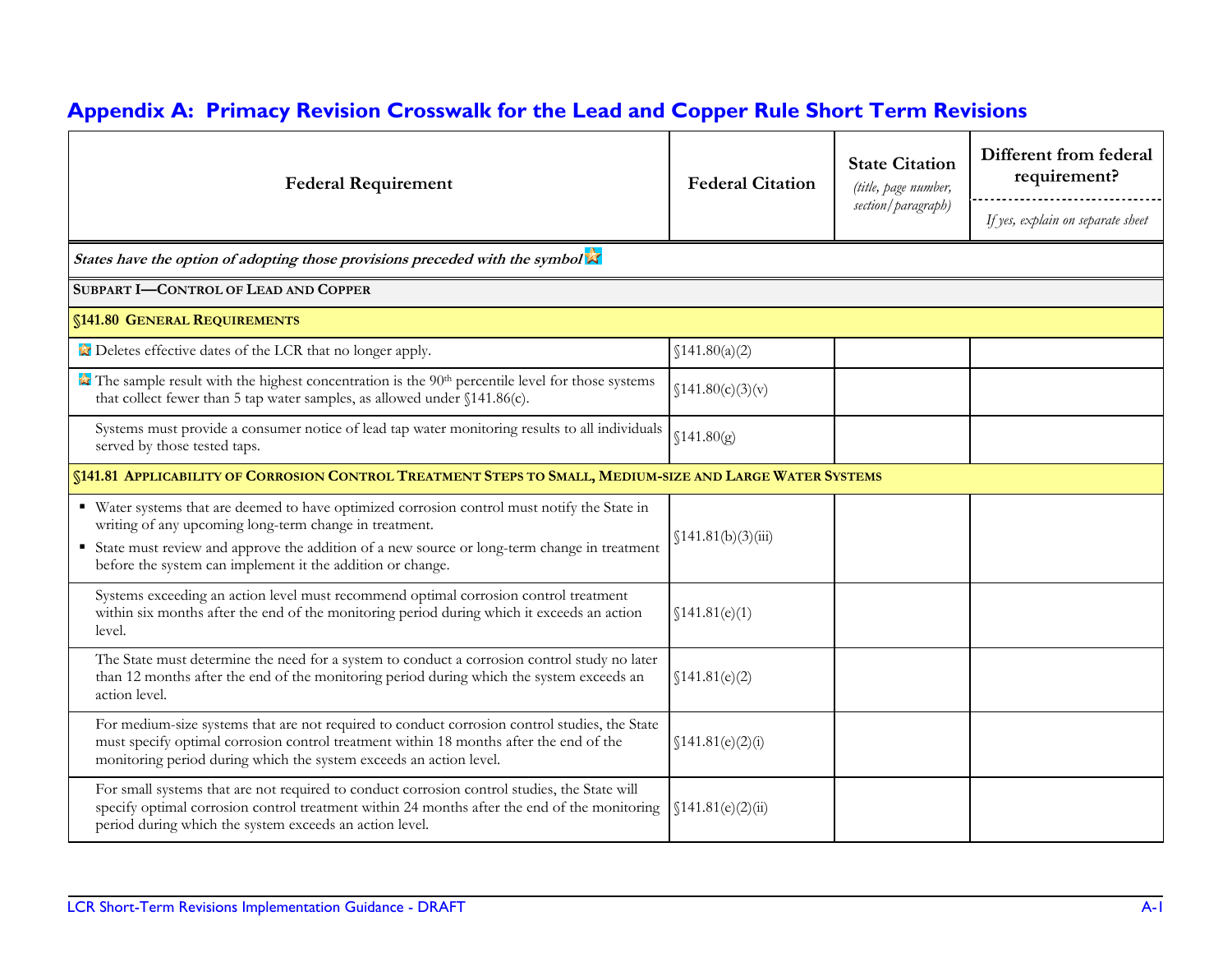| <b>Federal Requirement</b>                                                                                                                                                                                                                                                                                                                                                                                                                                                                                                                                             | <b>Federal Citation</b>      | <b>State Citation</b><br>(title, page number,<br>section/paragraph) | Different from federal<br>requirement?<br>If yes, explain on separate sheet |  |
|------------------------------------------------------------------------------------------------------------------------------------------------------------------------------------------------------------------------------------------------------------------------------------------------------------------------------------------------------------------------------------------------------------------------------------------------------------------------------------------------------------------------------------------------------------------------|------------------------------|---------------------------------------------------------------------|-----------------------------------------------------------------------------|--|
| States have the option of adopting those provisions preceded with the symbol                                                                                                                                                                                                                                                                                                                                                                                                                                                                                           |                              |                                                                     |                                                                             |  |
| <b>§141.82 DESCRIPTION OF CORROSION CONTROL TREATMENT REQUIREMENTS</b>                                                                                                                                                                                                                                                                                                                                                                                                                                                                                                 |                              |                                                                     |                                                                             |  |
| There were no revisions to this section.                                                                                                                                                                                                                                                                                                                                                                                                                                                                                                                               |                              |                                                                     |                                                                             |  |
| <b>§141.83 SOURCE WATER TREATMENT REQUIREMENTS</b>                                                                                                                                                                                                                                                                                                                                                                                                                                                                                                                     |                              |                                                                     |                                                                             |  |
| Systems must complete initial lead and copper source water monitoring and make a treatment<br>recommendation to the State no later than 180 days after the end of the monitoring period<br>during which an action level was exceeded.                                                                                                                                                                                                                                                                                                                                  | \$141.83(a)                  |                                                                     |                                                                             |  |
| <b>§141.84 LEAD SERVICE LINE REPLACEMENT</b>                                                                                                                                                                                                                                                                                                                                                                                                                                                                                                                           |                              |                                                                     |                                                                             |  |
| • The first year of lead service line replacement begins on the first day following the end of the<br>monitoring period in which the action was exceeded.<br>• The end of the monitoring period for systems on reduced lead and copper tap monitoring is<br>September 30 of the calendar year in which the sampling occurs, or the last day of that period<br>for systems on an alternate lead and copper tap monitoring period.                                                                                                                                       | \$141.84(b)(1)               |                                                                     |                                                                             |  |
| • Water systems that resume a lead service line replacement program must update their lead<br>service line inventory to include those sites that previously "tested out" of the replacement<br>requirements.<br>Systems must divide the updated number of remaining lead service lines by the number of<br>remaining years in the replacement program to determine the number that must be replaced<br>per year. If the system has completed a 15-year lead service line replacement program, the<br>State will determine a schedule for replacing or retesting lines. | \$141.84(b)(2)               |                                                                     |                                                                             |  |
| Updates the paragraph to reference the newly added §141.84(b)(2).                                                                                                                                                                                                                                                                                                                                                                                                                                                                                                      | \$141.84(f)                  |                                                                     |                                                                             |  |
| <b>§141.85 PUBLIC EDUCATION AND SUPPLEMENTAL MONITORING</b>                                                                                                                                                                                                                                                                                                                                                                                                                                                                                                            |                              |                                                                     |                                                                             |  |
| ■ Water systems must provide a consumer notice of the lead tap water monitoring results to all<br>individuals served by the sites from which samples were collected.<br>■ Water systems that exceed the lead action level must sample the tap water of any customer<br>who requests it in accordance with paragraph (c).                                                                                                                                                                                                                                               | §141.85 Introductory<br>Text |                                                                     |                                                                             |  |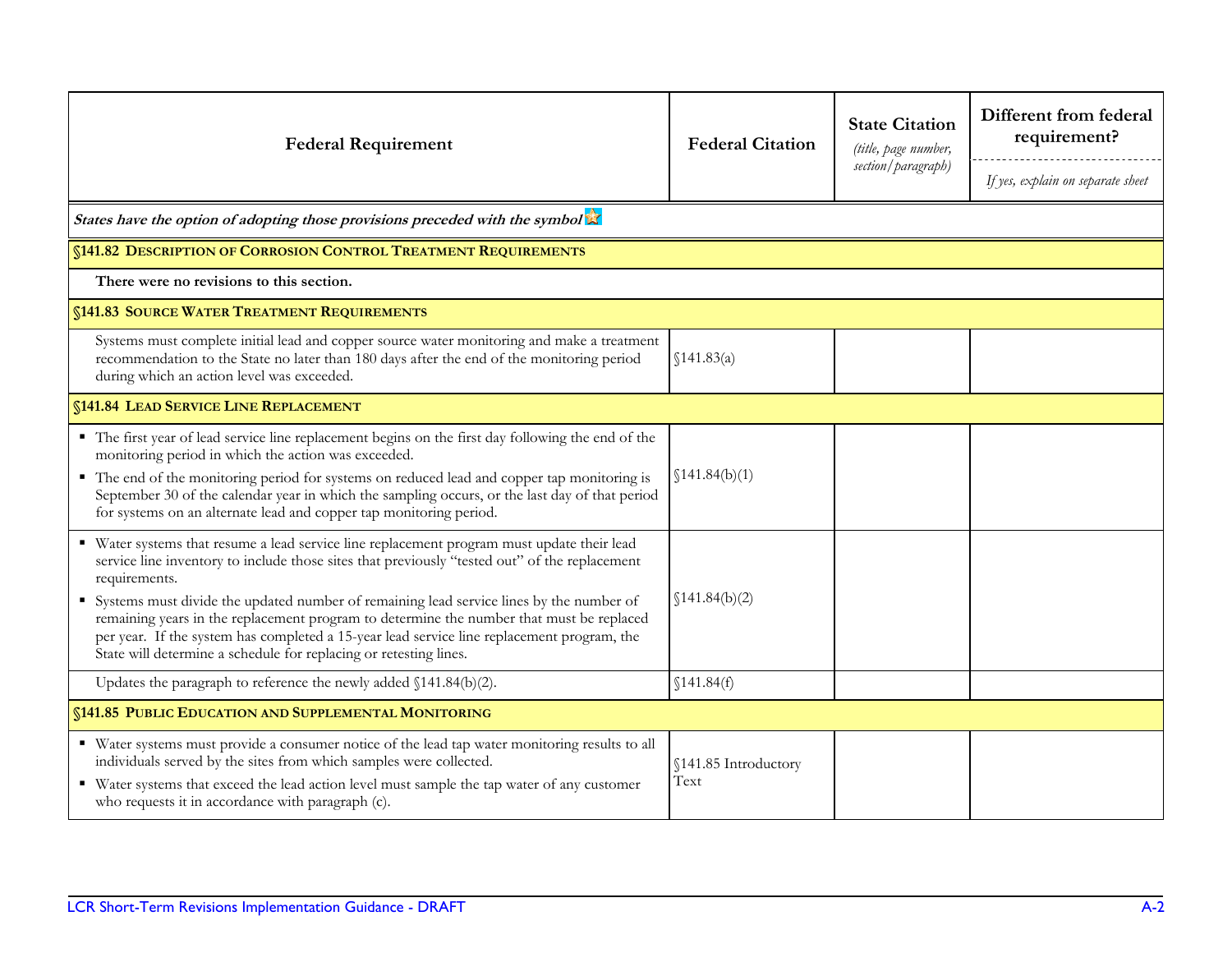| <b>Federal Requirement</b>                                                                                                                                                                                                                                                                                                              | <b>Federal Citation</b> | <b>State Citation</b><br>(title, page number,<br>section/paragraph) | Different from federal<br>requirement?<br>If yes, explain on separate sheet |
|-----------------------------------------------------------------------------------------------------------------------------------------------------------------------------------------------------------------------------------------------------------------------------------------------------------------------------------------|-------------------------|---------------------------------------------------------------------|-----------------------------------------------------------------------------|
| States have the option of adopting those provisions preceded with the symbol X                                                                                                                                                                                                                                                          |                         |                                                                     |                                                                             |
| • CWSs and NTNCWSs must follow the same requirements regarding the content of written<br>public education materials in paragraph (a)(1).<br>Systems must include the mandatory language as written in paragraphs $(a)(1)(i)$ (opening<br>statement), (ii) (health effects of lead), and (vi) (contact information), and system-specific | \$141.85(a)(1)          |                                                                     |                                                                             |
| information for the text in brackets in these paragraphs.<br>• Non-mandatory language must be in plain language that can be understood by the general<br>public and be consistent with the requirements in paragraphs $(a)(1)(i)$ through (vi).                                                                                         |                         |                                                                     |                                                                             |
| Systems must submit written public education materials to the State prior to delivery and<br>States may require approval of these materials prior to delivery.                                                                                                                                                                          |                         |                                                                     |                                                                             |
| Replaces the "Introduction" with a mandatory opening statement that stresses the importance<br>of reading the public education materials.                                                                                                                                                                                               | \$141.85(a)(1)(i)       |                                                                     |                                                                             |
| Revises the mandatory health effects language to provide greater specificity on the health<br>problems that can result from exposure to lead.                                                                                                                                                                                           | \$141.85(a)(1)(ii)      |                                                                     |                                                                             |
| Replaces the mandatory "Lead in drinking water" language with suggested topics in<br>paragraphs $(A) - (C)$ that explain sources of lead in drinking water.                                                                                                                                                                             | \$141.85(a)(1)(iii)     |                                                                     |                                                                             |
| Explain what lead is.                                                                                                                                                                                                                                                                                                                   | \$141.85(a)(1)(iii)(A)  |                                                                     |                                                                             |
| Explain possible sources of lead in drinking water and how lead enters it. Include information<br>on home/building plumbing materials and service lines that may contain lead.                                                                                                                                                          | \$141.85(a)(1)(iii)(B)  |                                                                     |                                                                             |
| Explain other important sources of lead in addition to drinking water.                                                                                                                                                                                                                                                                  | \$141.85(a)(1)(iii)(C)  |                                                                     |                                                                             |
| Replaces the mandatory "Steps you can take to reduce your exposure to lead in drinking<br>water" language with suggested topics in paragraphs $(A) - (E)$ that explain these steps.                                                                                                                                                     | \$141.85(a)(1)(iv)      |                                                                     |                                                                             |
| Encourage flushing the tap.                                                                                                                                                                                                                                                                                                             | \$141.85(a)(1)(iv)(A)   |                                                                     |                                                                             |
| Explain concerns about using hot water (especially for preparing baby formula).                                                                                                                                                                                                                                                         | \$141.85(a)(1)(iv)(B)   |                                                                     |                                                                             |
| Explain that boiling water does not reduce lead levels.                                                                                                                                                                                                                                                                                 | \$141.85(a)(1)(iv)(C)   |                                                                     |                                                                             |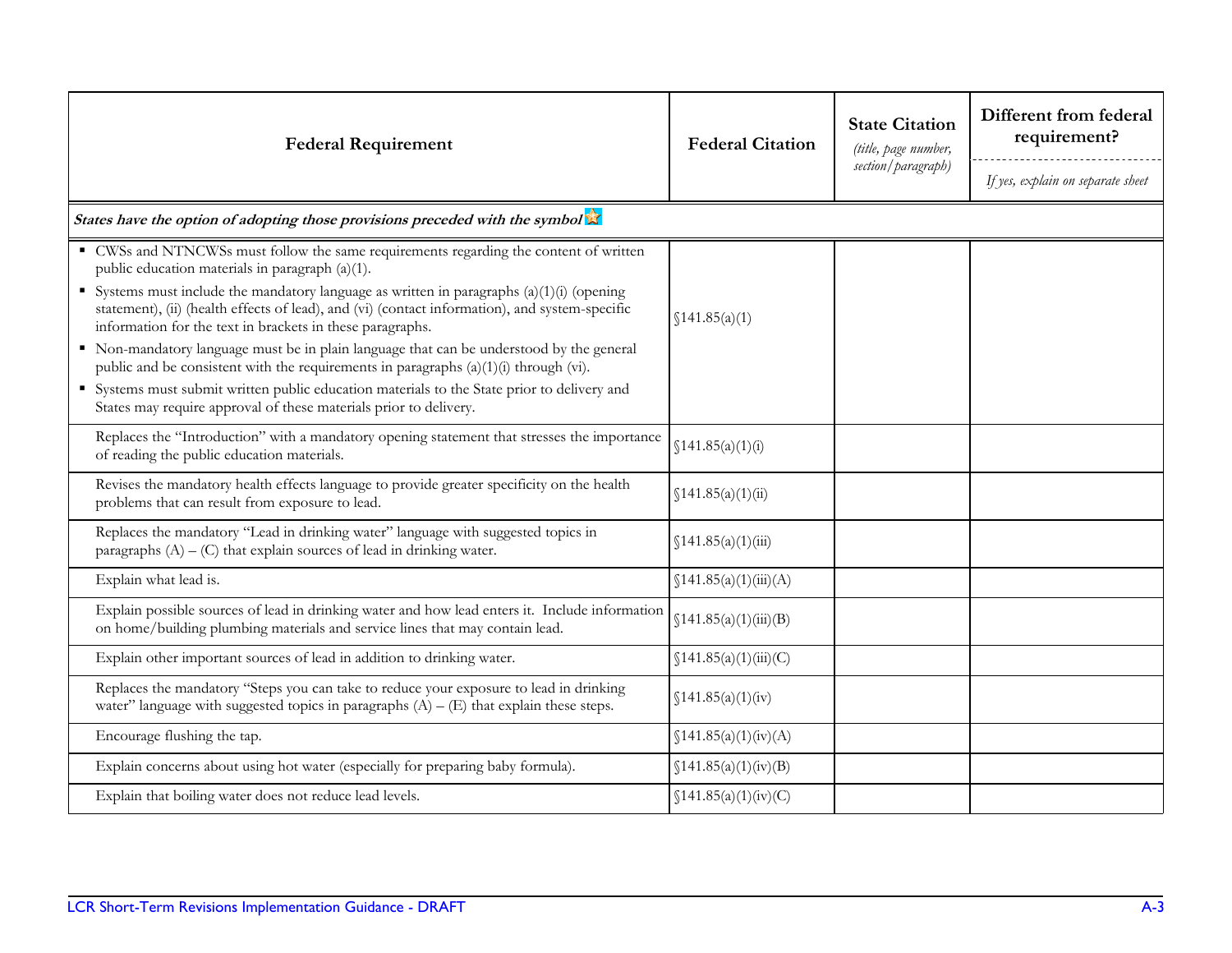| <b>Federal Requirement</b>                                                                                                                                                                                                                                                                                                                            | <b>Federal Citation</b> | <b>State Citation</b><br>(title, page number, | Different from federal<br>requirement? |
|-------------------------------------------------------------------------------------------------------------------------------------------------------------------------------------------------------------------------------------------------------------------------------------------------------------------------------------------------------|-------------------------|-----------------------------------------------|----------------------------------------|
|                                                                                                                                                                                                                                                                                                                                                       |                         | section/paragraph)                            | If yes, explain on separate sheet      |
| States have the option of adopting those provisions preceded with the symbol                                                                                                                                                                                                                                                                          |                         |                                               |                                        |
| Discuss other options to reduce exposure to lead in drinking water (e.g., alternative sources or<br>treatment of water).                                                                                                                                                                                                                              | \$141.85(a)(1)(iv)(D)   |                                               |                                        |
| Suggest having parents test children's blood lead levels.                                                                                                                                                                                                                                                                                             | \$141.85(a)(1)(iv)(E)   |                                               |                                        |
| Public education materials must explain the reason for elevated levels of lead in the system's<br>drinking water (if known) and steps the water system is taking to reduce the lead levels in<br>homes/buildings.                                                                                                                                     | \$141.85(a)(1)(v)       |                                               |                                        |
| Revises the mandatory contact information to be included in public education materials that<br>was previously specified in paragraphs $(a)(1)(iv)(D)$ and $(a)(2)(iv)(D)$ .                                                                                                                                                                           | \$141.85(a)(1)(vi)      |                                               |                                        |
| Deletes mandatory NTNCWS public education language and specifies additional language<br>requirements in paragraphs (i) and (ii) to be included in CWS public education materials.                                                                                                                                                                     | \$141.85(a)(2)          |                                               |                                        |
| Tell consumers how to get their water tested.                                                                                                                                                                                                                                                                                                         | \$141.85(a)(2)(i)       |                                               |                                        |
| Discuss lead in plumbing components and the difference between low-lead and lead-free<br>materials.                                                                                                                                                                                                                                                   | \$141.85(a)(2)(ii)      |                                               |                                        |
| Deletes mandatory language requirements for broadcast materials and replaces this language<br>with revised public education delivery requirements that were previously specified in<br>\$141.85(c).                                                                                                                                                   | \$141.85(b)             |                                               |                                        |
| Public education materials of CWSs and NTNCWSs that serve a large proportion of non-<br>English speaking consumers, as determined by the State, must include information in the<br>appropriate language(s) regarding the importance of the notice, or where they obtain a<br>translated copy of the public education materials or request assistance. | \$141.85(b)(1)          |                                               |                                        |
| CWSs that exceed the lead action level and are not already repeating public education tasks<br>must deliver public education materials within 60 days after the end of the monitoring period<br>in which the exceedance occurred.                                                                                                                     | \$141.85(b)(2)          |                                               |                                        |
| CWSs must deliver public education materials to all bill-paying customers.                                                                                                                                                                                                                                                                            | \$141.85(b)(2)(i)       |                                               |                                        |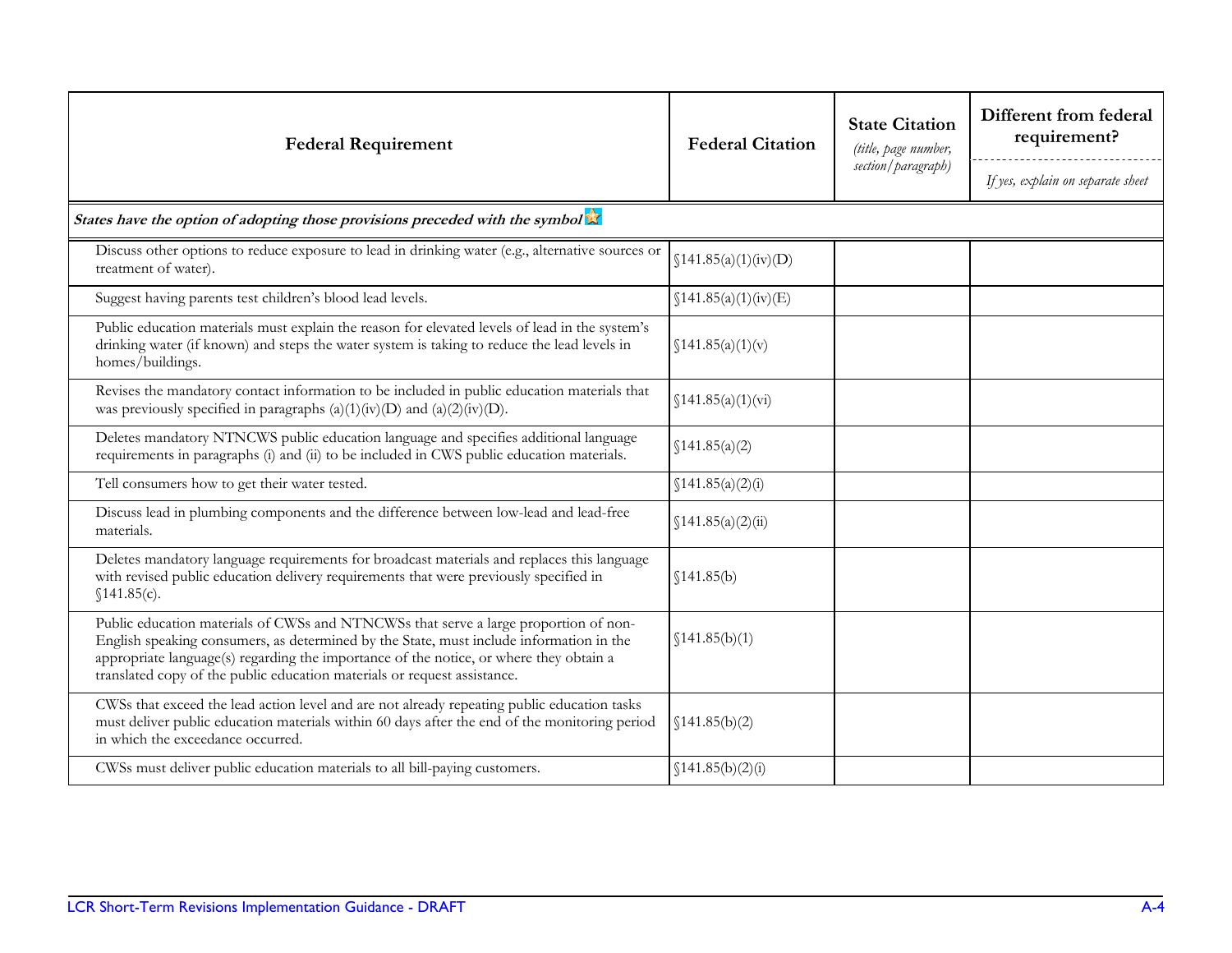| <b>Federal Requirement</b>                                                                                                                                                                                                                                                                                                                                                                        | <b>Federal Citation</b> | <b>State Citation</b><br>(title, page number,<br>section/paragraph) | Different from federal<br>requirement? |
|---------------------------------------------------------------------------------------------------------------------------------------------------------------------------------------------------------------------------------------------------------------------------------------------------------------------------------------------------------------------------------------------------|-------------------------|---------------------------------------------------------------------|----------------------------------------|
|                                                                                                                                                                                                                                                                                                                                                                                                   |                         |                                                                     | If yes, explain on separate sheet      |
| States have the option of adopting those provisions preceded with the symbol as                                                                                                                                                                                                                                                                                                                   |                         |                                                                     |                                        |
| Removes the requirement to provide newspaper notification from this section and adds the<br>following requirements:                                                                                                                                                                                                                                                                               |                         |                                                                     |                                        |
| • CWSs must expand delivery to local public health agencies (including those outside of the<br>CWS's service area).                                                                                                                                                                                                                                                                               |                         |                                                                     |                                        |
| • CWSs must include the public education materials and an informational notice that<br>encourages the agencies to distribute these materials to their potentially affected customers or<br>the CWS's users.                                                                                                                                                                                       | \$141.85(b)(2)(ii)(A)   |                                                                     |                                        |
| • CWSs must contact these agencies in person or by phone to request a specific list of<br>additional community-based organizations serving target populations, which may include<br>organizations outside the service area of the water system.                                                                                                                                                   |                         |                                                                     |                                        |
| If a list is provided, CWSs must deliver public education materials to all organizations on this<br>list.                                                                                                                                                                                                                                                                                         |                         |                                                                     |                                        |
| • CWSs must contact customers who most at risk by delivering materials to the following<br>organizations within their service area: 1) public and private schools or school boards; 2)<br>Women, Infants, and Children (WIC) and Head Start programs; 3) public and private<br>hospitals and medical clinics; 4) pediatricians; 5) family planning clinics; and 6) local welfare<br>agencies.     | \$141.85(b)(2)(ii)(B)   |                                                                     |                                        |
| • CWSs must also provide an informational notice that that encourages distribution to all the<br>organization's potentially affected customers or CWS's users.                                                                                                                                                                                                                                    |                         |                                                                     |                                        |
| " CWSs must make a "good faith effort" to locate and to deliver materials to licensed childcare<br>centers; public and private preschools; and obstetricians-gynecologists; and midwives. A<br>"good faith effort" may include requesting a contact list of these organizations from the local<br>public health agencies.                                                                         | \$141.85(b)(2)(ii)(C)   |                                                                     |                                        |
| • CWSs must provide an informational notice that that encourages distribution to all the<br>organization's potentially affected customers or CWS's users.                                                                                                                                                                                                                                         |                         |                                                                     |                                        |
| CWSs must provide mandatory language on or in its water bill that notifies consumers that<br>high lead levels were found at some homes and how to obtain more information. The<br>information must be provided at least quarterly for as long as the system continues to exceed<br>the lead action level. The water system must contact the State to modify the message or<br>delivery mechanism. | \$141.85(b)(2)(iii)     |                                                                     |                                        |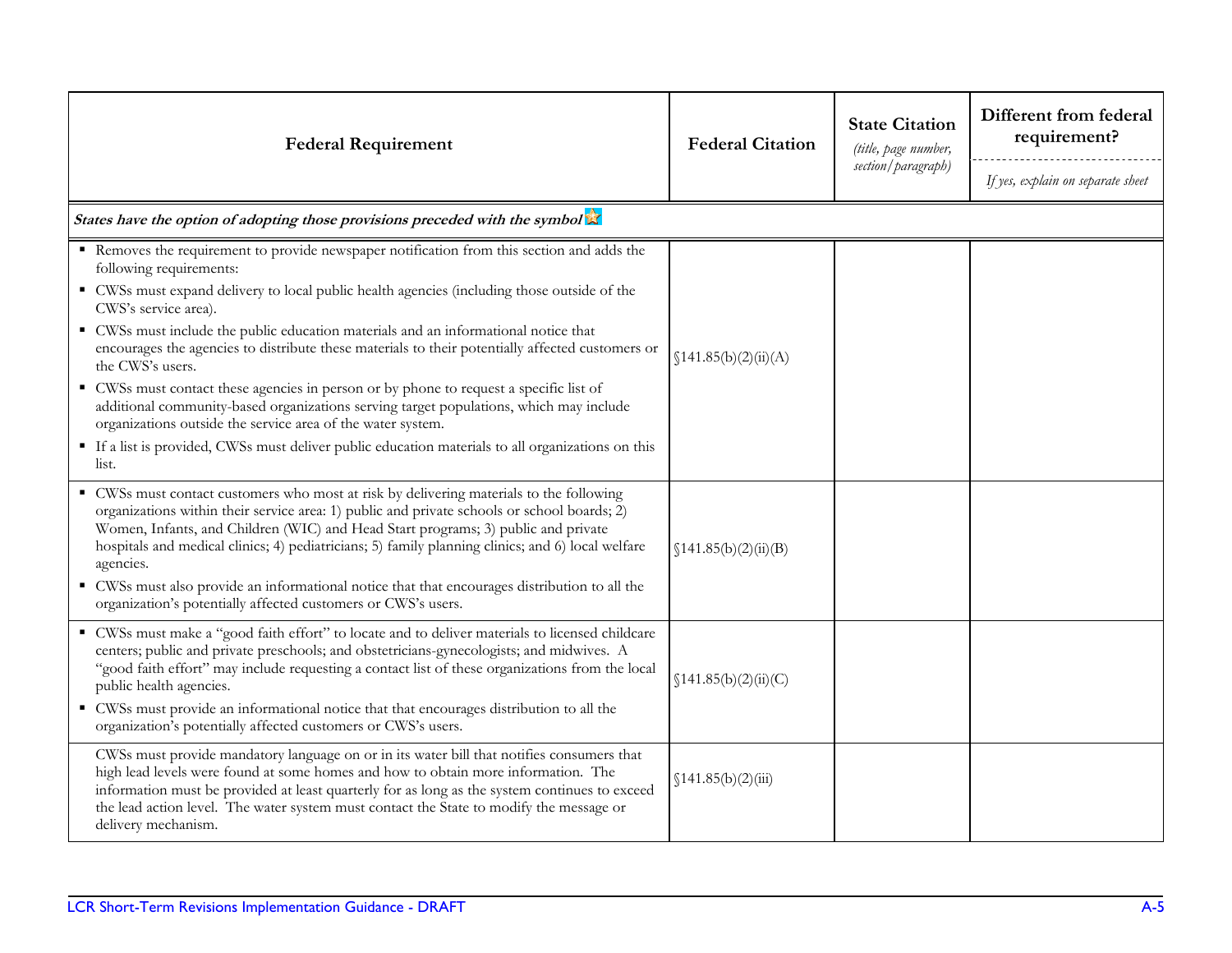| <b>Federal Requirement</b>                                                                                                                                                                                                                                                                                                                                                                                                                                                                                  | <b>Federal Citation</b> | <b>State Citation</b><br>(title, page number,<br>section/paragraph) | Different from federal<br>requirement?<br>If yes, explain on separate sheet |
|-------------------------------------------------------------------------------------------------------------------------------------------------------------------------------------------------------------------------------------------------------------------------------------------------------------------------------------------------------------------------------------------------------------------------------------------------------------------------------------------------------------|-------------------------|---------------------------------------------------------------------|-----------------------------------------------------------------------------|
| States have the option of adopting those provisions preceded with the symbol                                                                                                                                                                                                                                                                                                                                                                                                                                |                         |                                                                     |                                                                             |
| CWSs that serve a population of more than 100,000 must post public education materials on<br>their Web site.                                                                                                                                                                                                                                                                                                                                                                                                | \$141.85(b)(2)(iv)      |                                                                     |                                                                             |
| Replaces requirement for CWSs to provide public service announcements (PSAs) to radio and<br>television stations and replaces it with a requirement for CWSs to submit a press release to<br>newspaper, television, and radio stations.                                                                                                                                                                                                                                                                     | \$141.85(b)(2)(v)       |                                                                     |                                                                             |
| Requires CWSs to implement at least 3 activities from the following 9 categories: 1) PSAs, 2)<br>paid advertisements; 3) exhibit informational displays; 4) emails to customers; 5) public<br>meetings; 6) household deliveries; 7) targeted individual customer contact; 8) direct material<br>distribution to all multi-family homes and institutions; 9) other methods approved by the<br>State. Requires CWS to consult with the State on the educational content and selection of<br>these activities. | \$141.85(b)(2)(vi)      |                                                                     |                                                                             |
| For the purposes of public education delivery, defines the end of the monitoring period for<br>CWSs that exceeded the lead action level during reduced lead and copper tap monitoring as<br>September 30 of the calendar year in which the sampling occurs, or, if the State has<br>established an alternate monitoring period, the last day of that period.                                                                                                                                                | \$141.85(b)(2)(vii)     |                                                                     |                                                                             |
| CWSs must repeat the requirements in paragraphs $(b)(3)(i)$ through (iv) for as long as the<br>system continues to exceed the lead action level.                                                                                                                                                                                                                                                                                                                                                            | \$141.85(b)(3)          |                                                                     |                                                                             |
| CWSs must repeat the tasks in paragraphs $(b)(2)(i)$ , $(ii)$ and $(vi)$ every 12 months.                                                                                                                                                                                                                                                                                                                                                                                                                   | \$141.85(b)(3)(i)       |                                                                     |                                                                             |
| CWSs must repeat the tasks in paragraph (b)(2)(iii) with each billing cycle.                                                                                                                                                                                                                                                                                                                                                                                                                                | \$141.85(b)(3)(ii)      |                                                                     |                                                                             |
| CWSs that serve a population of more than 100,000 must post and retain material on a<br>publicly-accessible Web site as required in paragraph (b)(2)(iv).                                                                                                                                                                                                                                                                                                                                                   | \$141.85(b)(3)(iii)     |                                                                     |                                                                             |
| $\bullet$ CWSs must repeat the task in paragraph (b)(2)(v) twice every 12 months on a schedule agreed<br>upon with the State.<br>$\Delta$ State can extend the activities in paragraph (b)(2) beyond the 60-day requirement if the<br>extension is approved in writing by the State in advance of the 60-day deadline.                                                                                                                                                                                      | \$141.85(b)(3)(iv)      |                                                                     |                                                                             |
| NTNCWSs that exceed the lead action level and are not already repeating public education<br>tasks must deliver public education materials within 60 days after the end of the monitoring<br>period in which the exceedance occurred.                                                                                                                                                                                                                                                                        | \$141.85(b)(4)          |                                                                     |                                                                             |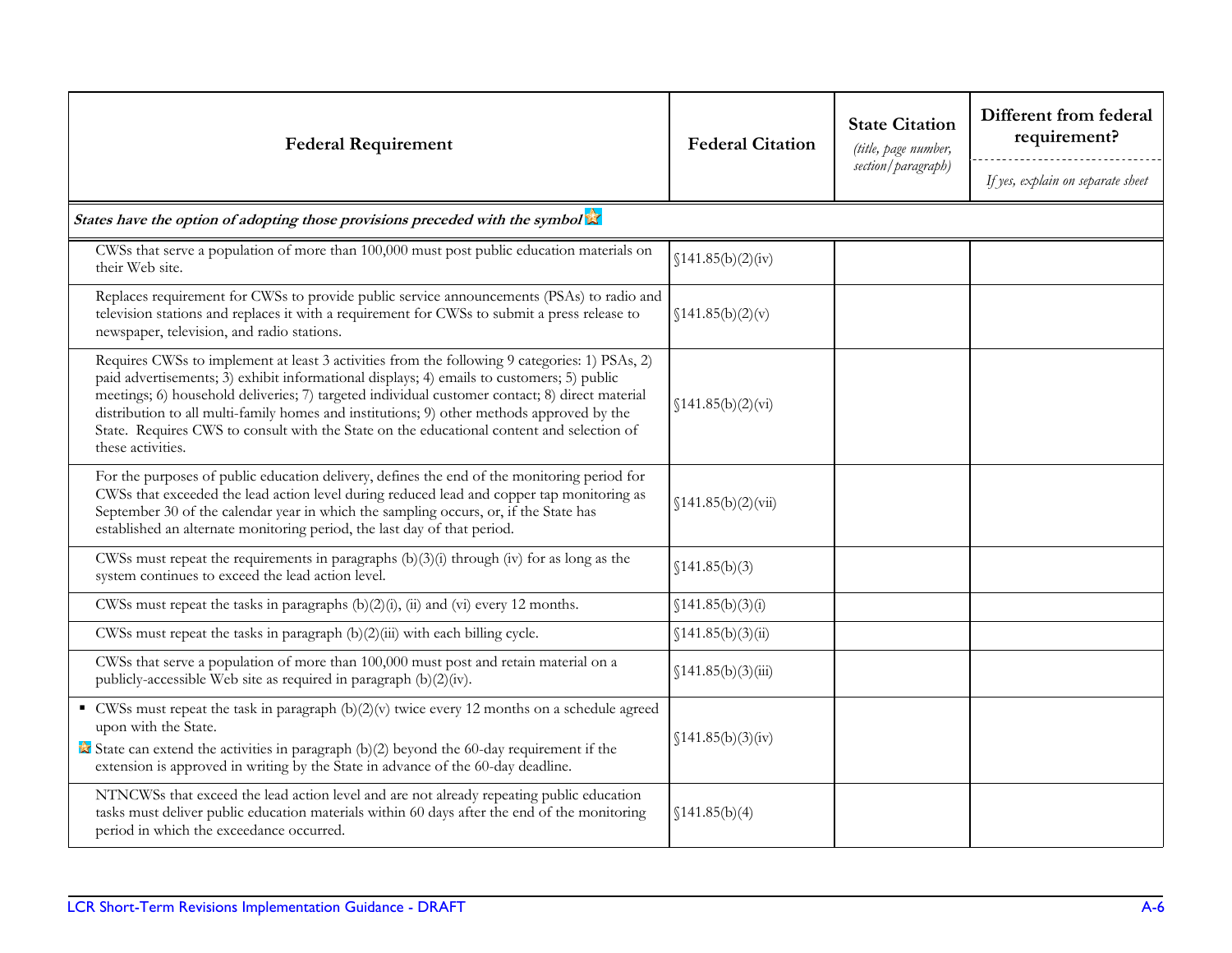| <b>Federal Requirement</b>                                                                                                                                                                                                                                                                                                                                                                                                               | <b>Federal Citation</b> | <b>State Citation</b><br>(title, page number, | Different from federal<br>requirement? |
|------------------------------------------------------------------------------------------------------------------------------------------------------------------------------------------------------------------------------------------------------------------------------------------------------------------------------------------------------------------------------------------------------------------------------------------|-------------------------|-----------------------------------------------|----------------------------------------|
|                                                                                                                                                                                                                                                                                                                                                                                                                                          |                         | section/paragraph)                            | If yes, explain on separate sheet      |
| States have the option of adopting those provisions preceded with the symbol                                                                                                                                                                                                                                                                                                                                                             |                         |                                               |                                        |
| Moves the requirements for NTNCWSs to post informational posters on lead in drinking<br>water from $$141.85(c)(4)(i).$                                                                                                                                                                                                                                                                                                                   | \$141.85(b)(4)(i)       |                                               |                                        |
| Moves the requirements for NTNCWSs to distribute informational pamphlets/brochures on<br>lead in drinking water to each person they serve and/or to use email if allowed by the State<br>\$141.85(c)(4)(ii).                                                                                                                                                                                                                             | \$141.85(b)(4)(ii)      |                                               |                                        |
| For the purposes of public education delivery, defines the end of the monitoring period for<br>NTNCWSs on reduced lead and copper tap monitoring as September 30 of the calendar year<br>in which the sampling occurs, or, if the State has established an alternate monitoring period,<br>the last day of that period.                                                                                                                  | \$141.85(b)(4)(iii)     |                                               |                                        |
| • NTNCWSs must repeat the task in paragraph (b)(4) at least once during each calendar year in<br>which it exceeds the lead action level.<br>$\mathbf{\hat{x}}$ State may extend the activities in paragraph (b)(4) beyond the 60-day requirement if the<br>extension is approved in writing by the State in advance of the 60-day deadline.                                                                                              | \$141.85(b)(5)          |                                               |                                        |
| Moves the specifications for when a PWS can discontinue or recommence the delivery of<br>public education materials from $(141.85(c)(5))$ .                                                                                                                                                                                                                                                                                              | \$141.85(b)(6)          |                                               |                                        |
| X CWSs meeting specific criteria may apply to the State (unless the State has waived this<br>requirement) to limit public education activities to include only the text in paragraph (a)(1) and<br>the delivery requirements in paragraphs (b)(4) and (b)(5). These CWSs must serve a<br>population that is unable to make plumbing improvements or install point-of-use devices; and<br>do not charge separately for water consumption. | \$141.85(b)(7)          |                                               |                                        |
| X CWSs that serves 3,300 or fewer people can limit their public education program to the<br>requirements in paragraphs $(b)(8)(i)$ through $(iii)$ .                                                                                                                                                                                                                                                                                     | \$141.85(b)(8)          |                                               |                                        |
| $\triangle$ These CWSs must implement at least 1 activity from the 9 categories in paragraph (b)(2)(vi).                                                                                                                                                                                                                                                                                                                                 | \$141.85(b)(8(i)        |                                               |                                        |
| These CWSs may limit the distribution of public education materials required under paragraph<br>$(b)(2)(ii)$ to facilities and organizations served by the system that are most likely to be visited<br>regularly by pregnant women and children.                                                                                                                                                                                        | \$141.85(b)(8(ii)       |                                               |                                        |
| $\mathbf{\hat{x}}$ States may waive the requirement in paragraph (b)(2)(v) for these CWSs to provide press<br>releases if they distribute notices to every household they serve.                                                                                                                                                                                                                                                         | \$141.85(b)(8)(iii)     |                                               |                                        |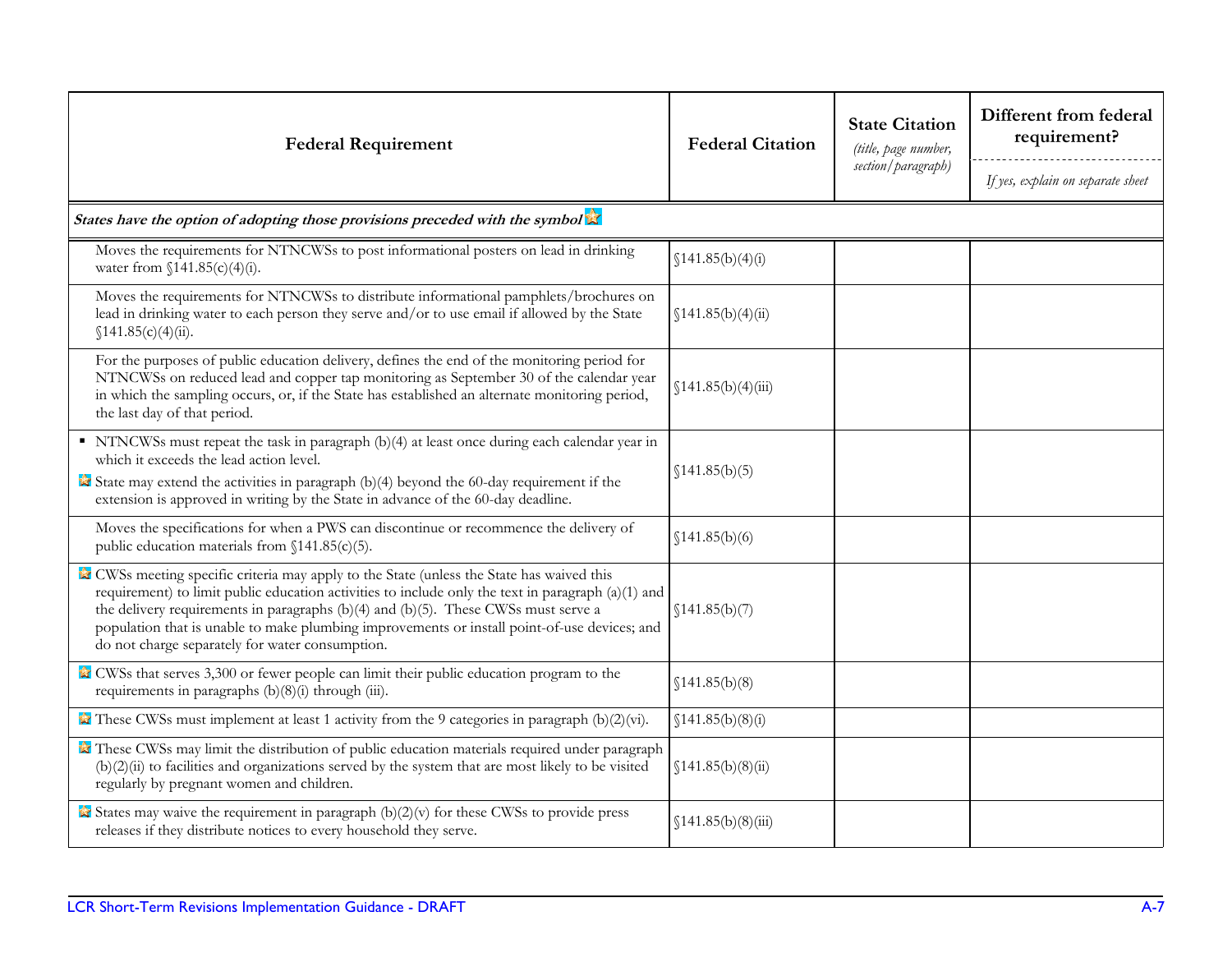| <b>Federal Requirement</b>                                                                                                                                                                                                                                                                                                                                                                                                                                                                                                                                                                                                    | <b>Federal Citation</b>         | <b>State Citation</b><br>(title, page number,<br>section/paragraph) | Different from federal<br>requirement? |
|-------------------------------------------------------------------------------------------------------------------------------------------------------------------------------------------------------------------------------------------------------------------------------------------------------------------------------------------------------------------------------------------------------------------------------------------------------------------------------------------------------------------------------------------------------------------------------------------------------------------------------|---------------------------------|---------------------------------------------------------------------|----------------------------------------|
|                                                                                                                                                                                                                                                                                                                                                                                                                                                                                                                                                                                                                               |                                 |                                                                     | If yes, explain on separate sheet      |
| States have the option of adopting those provisions preceded with the symbol                                                                                                                                                                                                                                                                                                                                                                                                                                                                                                                                                  |                                 |                                                                     |                                        |
| Moves the "Supplemental monitoring and notification of results" provision from §141.85(d).                                                                                                                                                                                                                                                                                                                                                                                                                                                                                                                                    | \$141.85(c)                     |                                                                     |                                        |
| Notification of results.                                                                                                                                                                                                                                                                                                                                                                                                                                                                                                                                                                                                      | §141.85(d) Introductory<br>text |                                                                     |                                        |
| All PWSs must provide individual lead tap results to people who receive water from sites<br>which were sampled.                                                                                                                                                                                                                                                                                                                                                                                                                                                                                                               | \$141.85(d)(1)                  |                                                                     |                                        |
| The consumer notice must be delivered no later than 30 days after the water system learns of<br>the tap monitoring results.                                                                                                                                                                                                                                                                                                                                                                                                                                                                                                   | \$141.85(d)(2)                  |                                                                     |                                        |
| The consumer notice must include: the lead tap water monitoring results; an explanation of<br>the health effects of lead; steps consumers can take to reduce exposure to lead in drinking<br>water; water utility contact information; the maximum contaminant level goal and the action<br>level for lead; the definitions for these two terms from the Consumer Confidence Report<br>Rule.                                                                                                                                                                                                                                  | \$141.85(d)(3)                  |                                                                     |                                        |
| The consumer notice must be delivered by mail or by another State-approved method (e.g.,<br>posting by NTNCWSs) to people served by the test tap, including consumers who do not<br>receive water bills.                                                                                                                                                                                                                                                                                                                                                                                                                      | \$141.85(d)(4)                  |                                                                     |                                        |
| <b>§141.86 MONITORING REQUIREMENTS FOR LEAD AND COPPER IN TAP WATER</b>                                                                                                                                                                                                                                                                                                                                                                                                                                                                                                                                                       |                                 |                                                                     |                                        |
| • PWSs with fewer than five drinking water taps that can be used for human consumption must<br>collect at least one sample from each tap and collect additional samples from those taps on<br>different days during the monitoring period.<br>Alternatively, the State can provide written approval for these systems to collect fewer than<br>five samples if all taps that can be used for human consumption are sampled.                                                                                                                                                                                                   | \$141.86(c)                     |                                                                     |                                        |
| $\approx$ Small or medium systems that collect fewer than five samples (as allowed under $(141.86(c))$ )<br>and meet the lead and copper action level for two consecutive six-month monitoring periods<br>to monitor annually. The number of samples may not be reduced to less than one sample per<br>available tap. <i>[Note: If the State adopts this provision, they should also adopt changed to</i> $\int 141.86(c)$ .]<br>Reduced monitoring will begin during the calendar year immediately following the second<br>consecutive six-month monitoring period in which the system is at or below both action<br>levels. | \$141.86(d)(4)(i)               |                                                                     |                                        |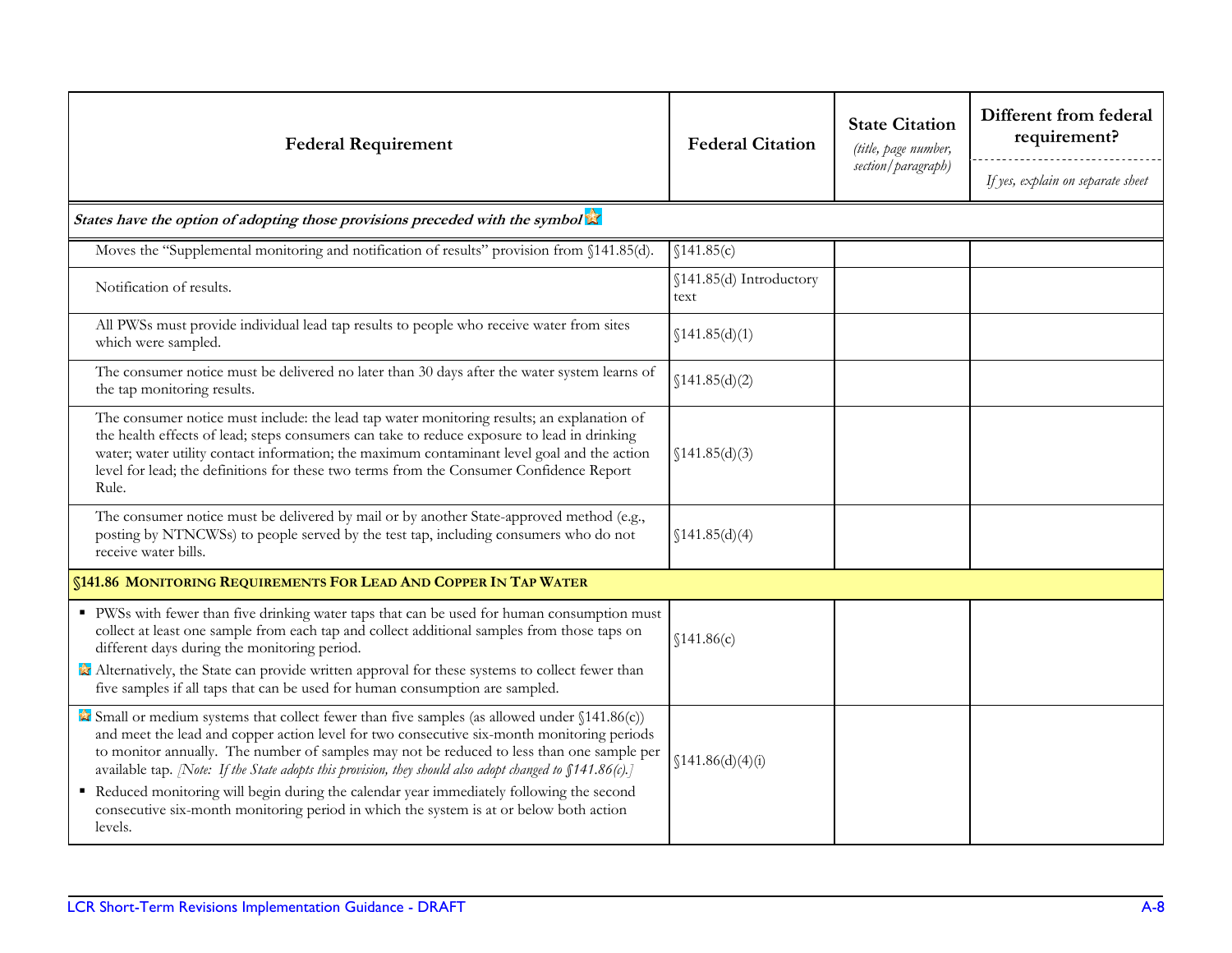| <b>Federal Requirement</b>                                                                                                                                                                                                                                                                                                                                                                                                                                    | <b>Federal Citation</b>  | <b>State Citation</b><br>(title, page number,<br>section/paragraph) | Different from federal<br>requirement? |
|---------------------------------------------------------------------------------------------------------------------------------------------------------------------------------------------------------------------------------------------------------------------------------------------------------------------------------------------------------------------------------------------------------------------------------------------------------------|--------------------------|---------------------------------------------------------------------|----------------------------------------|
|                                                                                                                                                                                                                                                                                                                                                                                                                                                               |                          | If yes, explain on separate sheet                                   |                                        |
| States have the option of adopting those provisions preceded with the symbol                                                                                                                                                                                                                                                                                                                                                                                  |                          |                                                                     |                                        |
| Systems that meet the lead action level and State-approved water quality parameter (WQP)<br>ranges and values (i.e., optimal WQPs or OWQPs) during two, consecutive six-month<br>monitoring periods qualify for reduced annual lead and copper tap monitoring if approved in<br>writing by the State.                                                                                                                                                         | \$141.86(d)(4)(ii)       |                                                                     |                                        |
| • Reduced monitoring will begin during the calendar year immediately following the end of the<br>second consecutive six-month monitoring period.                                                                                                                                                                                                                                                                                                              |                          |                                                                     |                                        |
| Systems that meet the lead action level and their OWQP ranges and values during three-<br>consecutive years of annual monitoring qualify for reduced lead and copper tap triennial<br>monitoring if approved in writing by the State.                                                                                                                                                                                                                         | \$141.86(d)(4)(iii)      |                                                                     |                                        |
| " Triennial samples must be collected no later than every third calendar year.                                                                                                                                                                                                                                                                                                                                                                                |                          |                                                                     |                                        |
| For systems on a State-specified alternate reduced monitoring period, the monitoring must<br>begin during the State-specified period: in the calendar year immediately following the end of<br>the second consecutive six-month monitoring period for systems initiating annual monitoring;<br>and during the three-year period following the end of the third consecutive calendar year of<br>annual monitoring for systems initiating triennial monitoring. | \$141.86(d)(4)(iv)(A)    |                                                                     |                                        |
| Systems on reduced monitoring must return to standard monitoring if they fails to meet the<br>lead action level during any four-month monitoring period or their OWQP requirements for<br>more than nine days in any six-month period.<br>• Standard tap water sampling must start begin no later than the six-month period beginning<br>January 1 of the calendar year following the lead action level exceedance or WQP excursion.                          | \$141.86(d)(4)(vi)(B)    |                                                                     |                                        |
| Water systems that qualify to resume annual monitoring by meeting the criteria in paragraph<br>(b)(4)(ii) must begin monitoring during the calendar year immediately following the end of the<br>second consecutive six-month monitoring period.                                                                                                                                                                                                              | \$141.86(d)(4)(vi)(B)(7) |                                                                     |                                        |
| " Water systems on reduced lead and copper tap monitoring must notify the State in writing of<br>any upcoming long-term change in treatment or addition of a new source.<br>State must review and approve the addition of a new source or long-term change in water<br>treatment before it is implemented by the water system.                                                                                                                                | \$141.86(d)(4)(vii)      |                                                                     |                                        |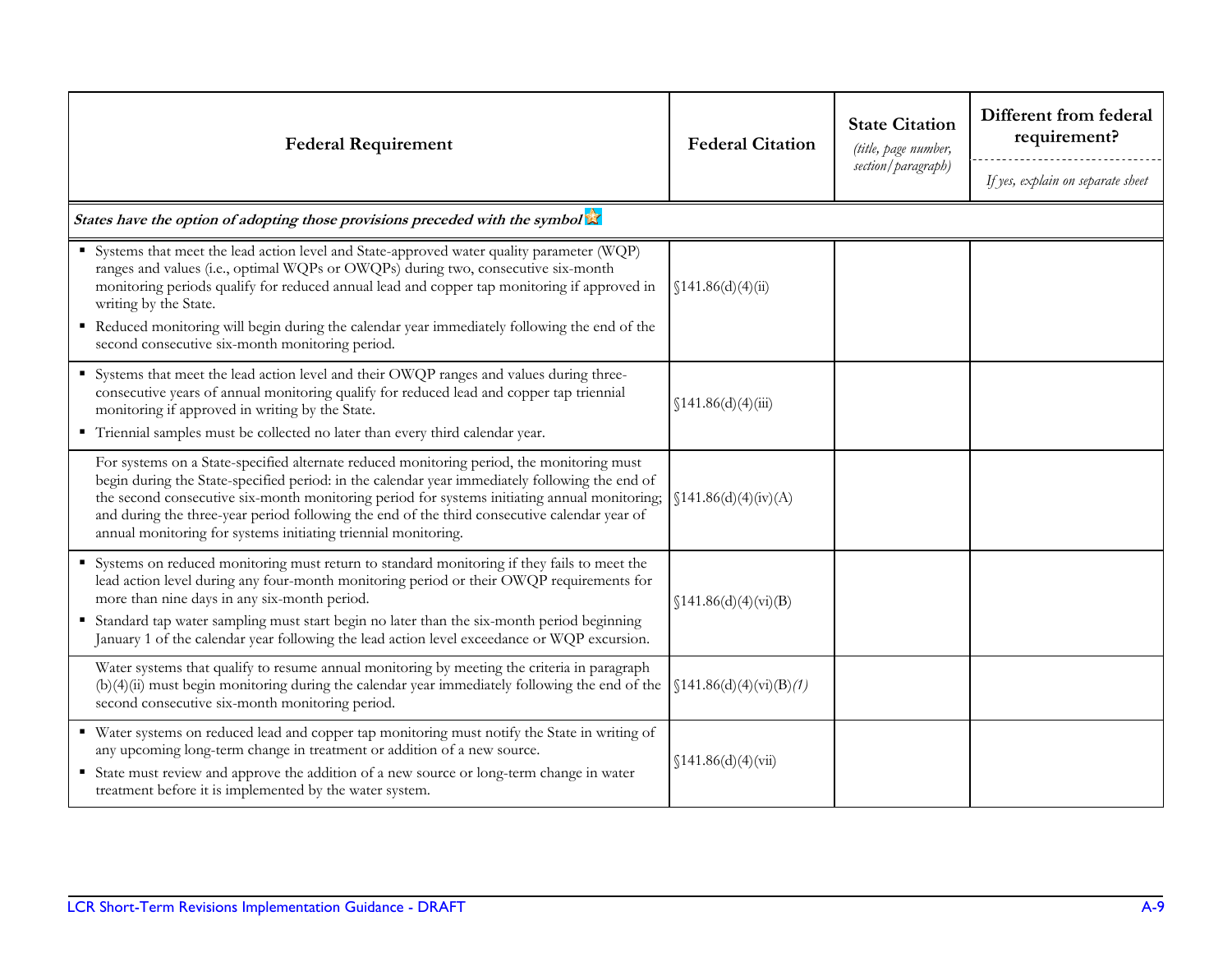| <b>Federal Requirement</b>                                                                                                                                                                                                                                                                                                                                                                                                                                                                                                                              | <b>Federal Citation</b> | <b>State Citation</b><br>(title, page number, | Different from federal<br>requirement? |
|---------------------------------------------------------------------------------------------------------------------------------------------------------------------------------------------------------------------------------------------------------------------------------------------------------------------------------------------------------------------------------------------------------------------------------------------------------------------------------------------------------------------------------------------------------|-------------------------|-----------------------------------------------|----------------------------------------|
|                                                                                                                                                                                                                                                                                                                                                                                                                                                                                                                                                         |                         | section/paragraph)                            | If yes, explain on separate sheet      |
| States have the option of adopting those provisions preceded with the symbol X                                                                                                                                                                                                                                                                                                                                                                                                                                                                          |                         |                                               |                                        |
| Systems on a full lead and copper tap monitoring waivers must collect samples no later than<br>every ninth calendar year.<br>(Note: Only applies to States that adopted the monitoring waiver provisions in $\int$ 141.86(g) into their regulations.                                                                                                                                                                                                                                                                                                    | \$141.86(g)(4)(i)       |                                               |                                        |
| ■ Water systems on full or partial monitoring waivers must notify the State in writing of any<br>upcoming long-term change in treatment or addition of a new source.<br>State must review and approve the addition of a new source or long-term change in water<br>treatment before it is implemented by the water system.<br>[Note: Only applies to States that adopted the monitoring waiver provisions in $$141.86$ (g) into their regulations.]                                                                                                     | \$141.86(g)(4(iii)      |                                               |                                        |
| <b>§141.87 MONITORING REQUIREMENTS FOR WATER QUALITY PARAMETERS</b>                                                                                                                                                                                                                                                                                                                                                                                                                                                                                     |                         |                                               |                                        |
| Clarifies when the first six-month compliance period begins after the State specifies OWQPs.<br>For large systems (i.e., those serving more than 50,000 people), the first six-month period<br>begins on either January 1 or July 1, whichever comes first, after the State specifies the optimal<br>values. For small and medium-size systems that were on reduced lead and copper tap<br>monitoring, the start of the first six-month monitoring period for WQPs coincides with the<br>start of the applicable lead and copper tap monitoring period. | \$141.87(d)             |                                               |                                        |
| Annual reduced WQP monitoring for qualifying systems begins during the calendar year<br>immediately following the end of the monitoring period in which the third consecutive year of<br>six-month monitoring occurred.<br>" Triennial reduced WQP monitoring for qualifying systems begins no later than the third<br>calendar year following the end of the monitoring period in which the third consecutive year<br>of monitoring occurs.                                                                                                            | \$141.87(e)(2)(i)       |                                               |                                        |
| Triennial WQP tap monitoring must be completed no later than every third calendar year.                                                                                                                                                                                                                                                                                                                                                                                                                                                                 | \$141.87(e)(2)(ii)      |                                               |                                        |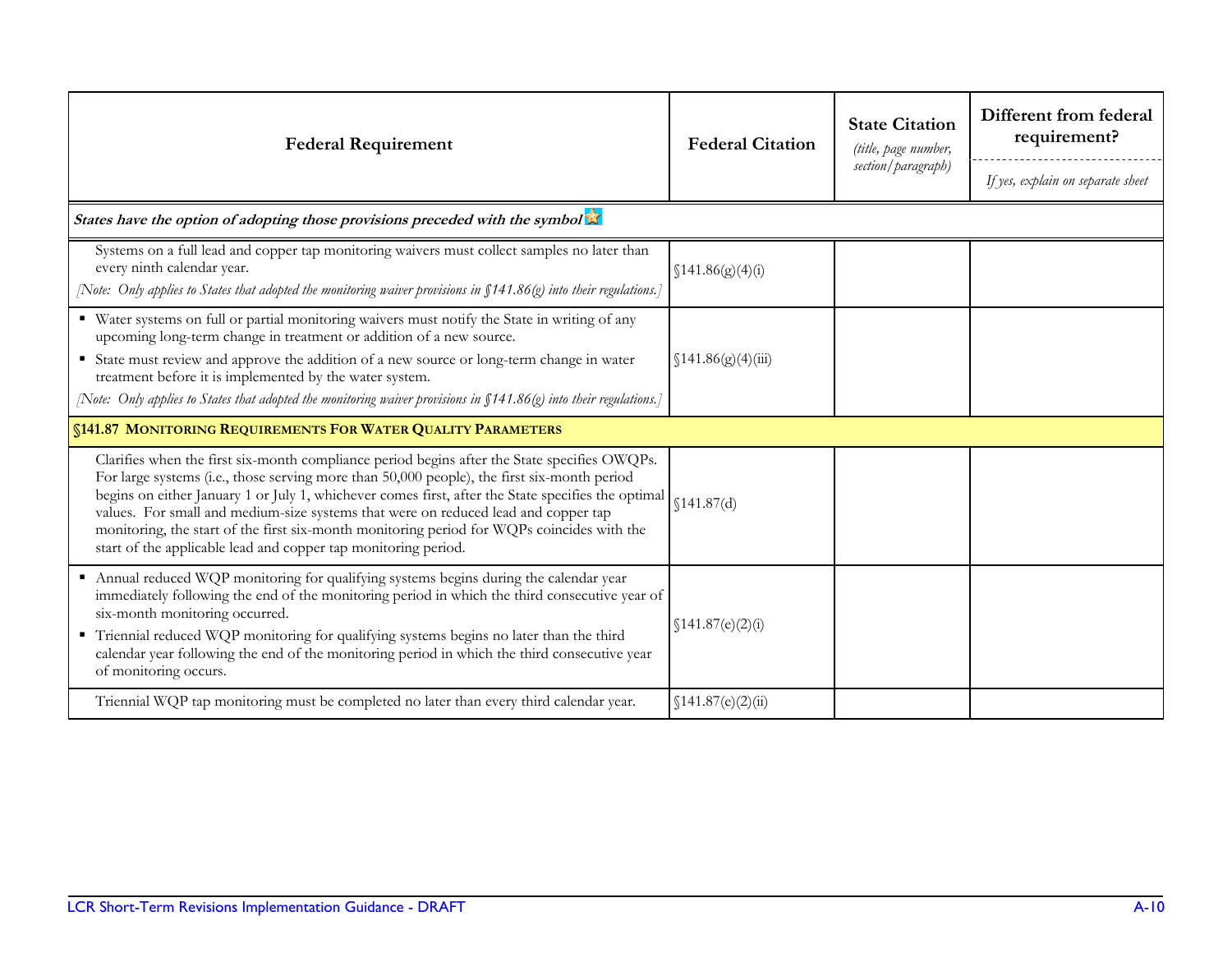| <b>Federal Requirement</b>                                                                                                                                                                                                                                                                                                                                                                                                                                               | <b>Federal Citation</b> | <b>State Citation</b><br>(title, page number,<br>section/paragraph) | Different from federal<br>requirement?<br>If yes, explain on separate sheet |  |
|--------------------------------------------------------------------------------------------------------------------------------------------------------------------------------------------------------------------------------------------------------------------------------------------------------------------------------------------------------------------------------------------------------------------------------------------------------------------------|-------------------------|---------------------------------------------------------------------|-----------------------------------------------------------------------------|--|
| States have the option of adopting those provisions preceded with the symbol                                                                                                                                                                                                                                                                                                                                                                                             |                         |                                                                     |                                                                             |  |
| <b>§141.88 MONITORING REQUIREMENTS FOR LEAD AND COPPER IN SOURCE WATER</b>                                                                                                                                                                                                                                                                                                                                                                                               |                         |                                                                     |                                                                             |  |
| • The initial lead and copper source water monitoring must be conducted no later than six<br>months after the end of the monitoring period during which the lead or copper action level<br>was exceeded.<br>If the exceedance occurred during reduced monitoring, the end of the monitoring period is<br>September 30 of the calendar year in which the sampling occurs, or if the State has established<br>an alternate monitoring period, the last day of that period. | \$141.88(b)             |                                                                     |                                                                             |  |
| Systems using ground water sources only must collect source water lead and copper samples<br>once during the three-year compliance period (as that term is defined in §141.2) in effect when<br>State specifies maximum permissible levels (MPLs) for lead and copper in source water or<br>determines that no source water treatment is needed. Triennial source water samples must be<br>collected every third calendar year.                                          | \$141.88(d)(i)          |                                                                     |                                                                             |  |
| For systems using surface water or a combination of surface and ground water, the first<br>annual source water monitoring period must begin during the year in which the State specifies<br>MPLs or determine that no source water treatment is needed.                                                                                                                                                                                                                  | \$141.88(d)(ii)         |                                                                     |                                                                             |  |
| Systems using only ground water that qualify for source monitoring on a nine-year compliance<br>cycle (as that term is defined in §141.2) must collect their samples no later than every ninth<br>calendar year.                                                                                                                                                                                                                                                         | \$141.88(e)(1)          |                                                                     |                                                                             |  |
| Systems using surface water (or a combination of surface water and ground water) that qualify<br>for source monitoring on a nine-year compliance cycle (as that term is defined in $(141.2)$ must $(141.88(e)(2))$<br>collect their samples no later than every ninth calendar year.                                                                                                                                                                                     |                         |                                                                     |                                                                             |  |
| <b>§141.89 ANALYTICAL METHODS</b>                                                                                                                                                                                                                                                                                                                                                                                                                                        |                         |                                                                     |                                                                             |  |
| Provides the correct citation of $(141.88(a)(1)(iv)$ for source water composite samples.                                                                                                                                                                                                                                                                                                                                                                                 | (141.89(a)(iii))        |                                                                     |                                                                             |  |
| Provides the correct citation of paragraph $(a)(1)$ of this section for analytical specifications that<br>must be met by laboratories.                                                                                                                                                                                                                                                                                                                                   | \$141.89(a)(iv)         |                                                                     |                                                                             |  |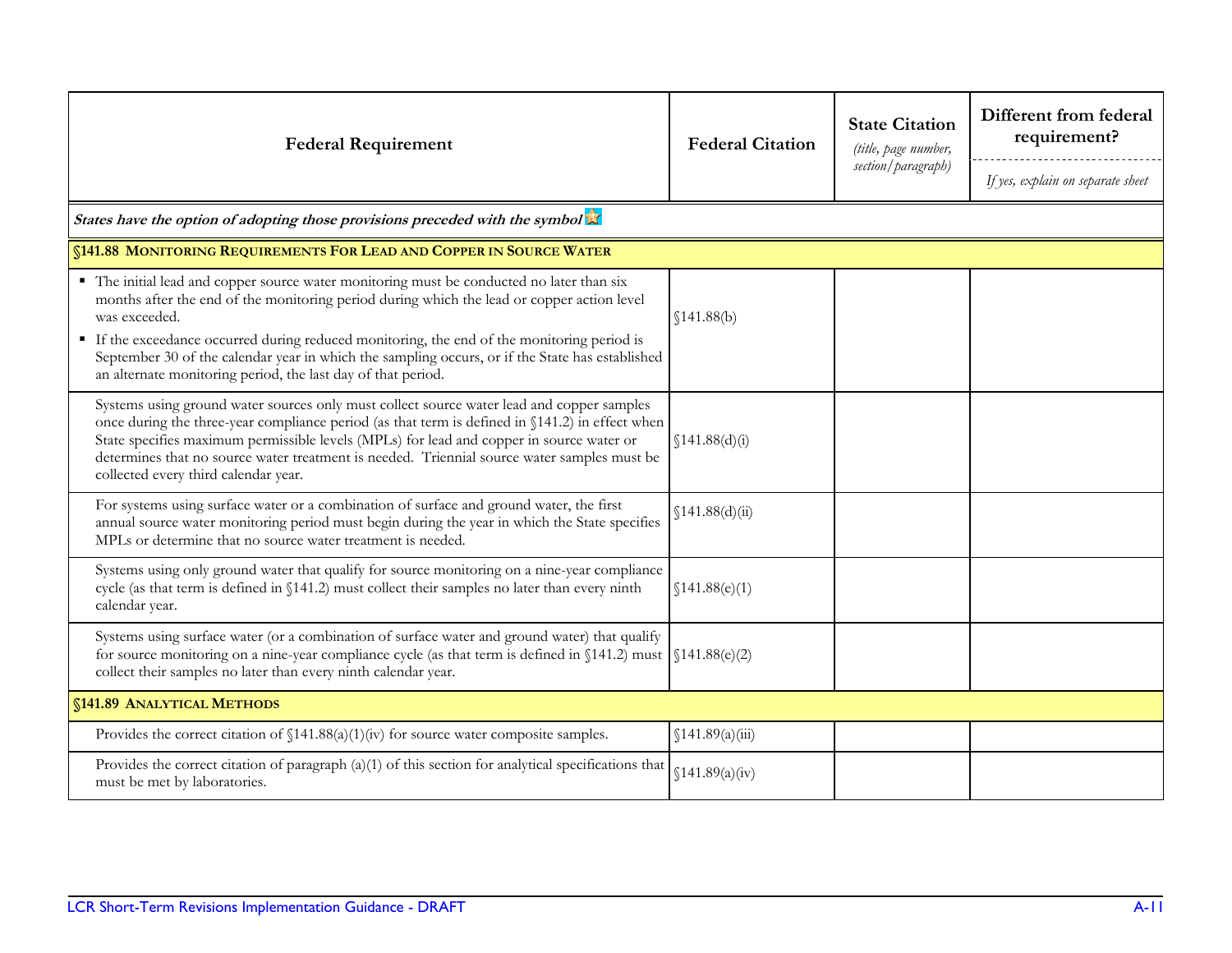| <b>Federal Requirement</b>                                                                                                                                                                                                                                                                                                                                                                                                                                                                                                                                                                                                                                                                                                                                                                                                                                                                                                                | <b>Federal Citation</b> | <b>State Citation</b><br>(title, page number,<br>section/paragraph) | Different from federal<br>requirement?<br>If yes, explain on separate sheet |
|-------------------------------------------------------------------------------------------------------------------------------------------------------------------------------------------------------------------------------------------------------------------------------------------------------------------------------------------------------------------------------------------------------------------------------------------------------------------------------------------------------------------------------------------------------------------------------------------------------------------------------------------------------------------------------------------------------------------------------------------------------------------------------------------------------------------------------------------------------------------------------------------------------------------------------------------|-------------------------|---------------------------------------------------------------------|-----------------------------------------------------------------------------|
| States have the option of adopting those provisions preceded with the symbol                                                                                                                                                                                                                                                                                                                                                                                                                                                                                                                                                                                                                                                                                                                                                                                                                                                              |                         |                                                                     |                                                                             |
| <b>§141.90 REPORTING REQUIREMENTS</b>                                                                                                                                                                                                                                                                                                                                                                                                                                                                                                                                                                                                                                                                                                                                                                                                                                                                                                     |                         |                                                                     |                                                                             |
| Retains the requirement for systems to report tap water monitoring for lead and copper and<br>WQP information within the first 10 days following the end of each applicable monitoring<br>period. Clarifies the meaning of the "end of the monitoring period" for monitoring periods<br>that are less than six months to be the last date samples can be collected during that period.                                                                                                                                                                                                                                                                                                                                                                                                                                                                                                                                                    | \$141.90(a)             |                                                                     |                                                                             |
| Updates the public education citation in this paragraph to be $$141.85(b)(7)$ .                                                                                                                                                                                                                                                                                                                                                                                                                                                                                                                                                                                                                                                                                                                                                                                                                                                           | \$141.90(a)(2)          |                                                                     |                                                                             |
| Systems that are monitoring less frequently than semi-annually must submit written<br>documentation that describes the addition of a new source or long-term change in water<br>treatment at a time specified by the State, or if no specific time is designated, then as early as<br>possible prior to the addition of a new source or any long-term change in water.<br>States must review and approve the addition of a new source or long-term change in<br>treatment before it is implemented by the water system.<br>Lists examples of long-term treatment changes:<br>switching secondary disinfectants;<br>switching coagulants (e.g., alum to ferric chloride), and switching corrosion inhibitor<br>$\sim$<br>products (e.g., orthophosphate to blended phosphate); and<br>changing the dose of existing chemicals if the system is planning long-term changes to its<br>finished water pH or residual inhibitor concentration. | \$141.90(a)(3)          |                                                                     |                                                                             |
| Within 12 months after the end of a monitoring period in which a system exceeds the lead<br>action level, it must submit written documentation to the State of the material evaluation that<br>identifies the initial number of lead service lines in the distribution system at the time the<br>action level is exceeded. Systems must also submit their schedule for annually replacing at<br>least 7 percent of lead service lines.                                                                                                                                                                                                                                                                                                                                                                                                                                                                                                    | \$141.90(e)(1)          |                                                                     |                                                                             |
| Systems must submit documentation in writing that they have met their replacement<br>requirements no later than 12 months after the end of a monitoring period in which it exceeds (\$141.90(e)(2)<br>the lead action level and every 12 months thereafter.                                                                                                                                                                                                                                                                                                                                                                                                                                                                                                                                                                                                                                                                               |                         |                                                                     |                                                                             |
| Updates the citation in this paragraph to correspond to the newly renumbered public<br>education delivery requirements in §141.85(b).                                                                                                                                                                                                                                                                                                                                                                                                                                                                                                                                                                                                                                                                                                                                                                                                     | \$141.90(f)(1)          |                                                                     |                                                                             |